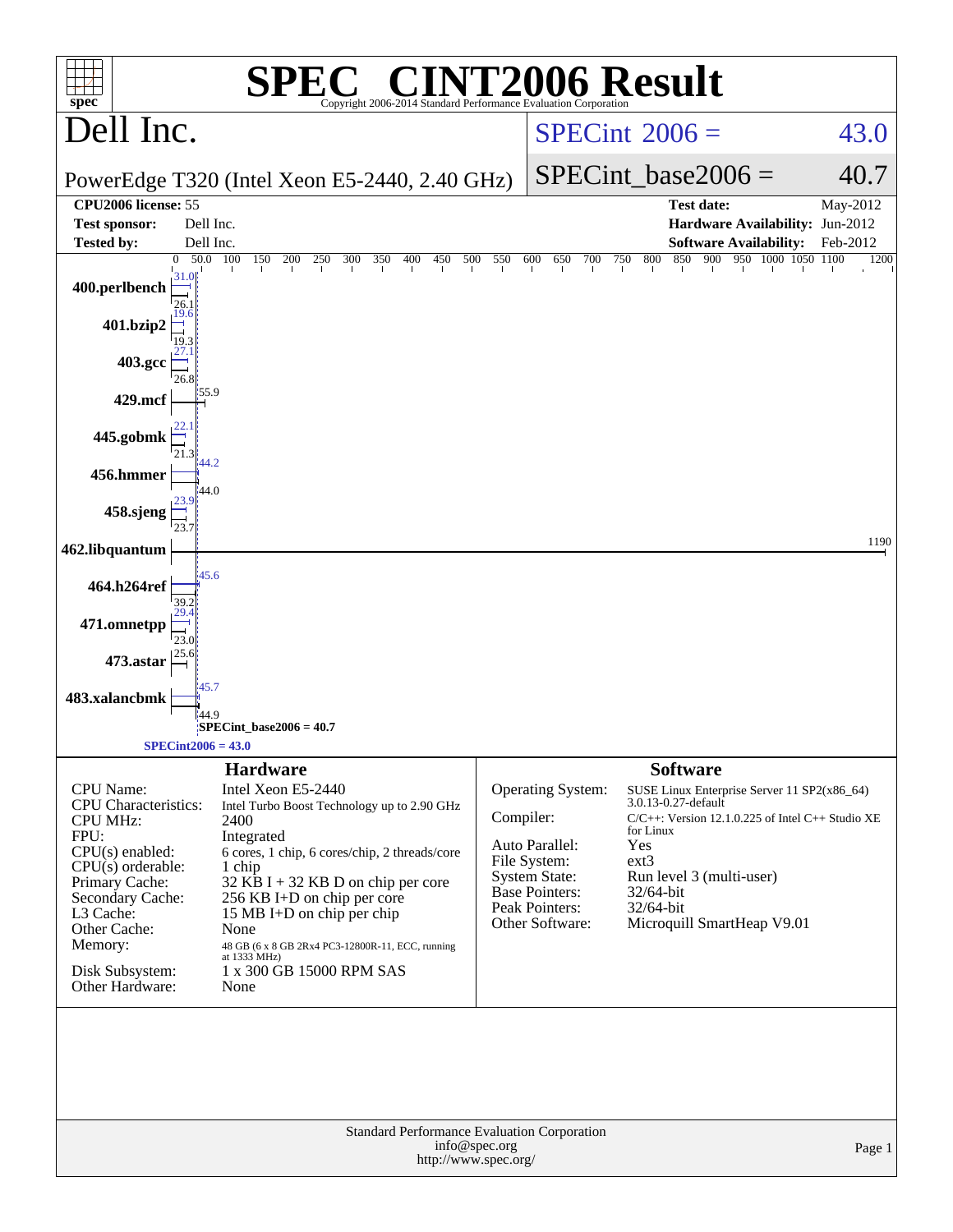

# Dell Inc.

# $SPECint2006 = 43.0$  $SPECint2006 = 43.0$

PowerEdge T320 (Intel Xeon E5-2440, 2.40 GHz)

SPECint base2006 =  $40.7$ 

#### **[CPU2006 license:](http://www.spec.org/auto/cpu2006/Docs/result-fields.html#CPU2006license)** 55 **[Test date:](http://www.spec.org/auto/cpu2006/Docs/result-fields.html#Testdate)** May-2012

**[Test sponsor:](http://www.spec.org/auto/cpu2006/Docs/result-fields.html#Testsponsor)** Dell Inc. **[Hardware Availability:](http://www.spec.org/auto/cpu2006/Docs/result-fields.html#HardwareAvailability)** Jun-2012 **[Tested by:](http://www.spec.org/auto/cpu2006/Docs/result-fields.html#Testedby)** Dell Inc. **[Software Availability:](http://www.spec.org/auto/cpu2006/Docs/result-fields.html#SoftwareAvailability)** Feb-2012

#### **[Results Table](http://www.spec.org/auto/cpu2006/Docs/result-fields.html#ResultsTable)**

| <b>Seconds</b> | Ratio | <b>Seconds</b> | Ratio | <b>Seconds</b>                         | Ratio       | <b>Seconds</b> | <b>Ratio</b> | <b>Seconds</b>                            | <b>Ratio</b> | <b>Seconds</b> | <b>Ratio</b> |
|----------------|-------|----------------|-------|----------------------------------------|-------------|----------------|--------------|-------------------------------------------|--------------|----------------|--------------|
| 375            | 26.1  | 377            | 25.9  | 375                                    | <u>26.1</u> | 315            | 31.0         | 315                                       | 31.1         | 315            | 31.0         |
| 501            | 19.3  | 501            | 19.3  | 501                                    | 19.3        | 492            | <b>19.6</b>  | 492                                       | 19.6         | 492            | 19.6         |
| 301            | 26.8  | 300            |       | 302                                    | 26.7        | 297            | 27.1         | 297                                       | 27.1         | 297            | 27.1         |
| 163            | 55.9  | 163            | 55.9  | 164                                    | 55.7        | 163            | 55.9         | 163                                       | 55.9         | 164            | 55.7         |
| 493            | 21.3  | 493            | 21.3  | 493                                    | 21.3        | 474            | 22.1         | 474                                       | 22.2         | 474            | 22.1         |
| 213            | 43.8  | 212            | 44.0  | 212                                    | 44.0        | 211            | 44.2         | 211                                       | 44.2         | 211            | 44.2         |
| 511            | 23.7  | 511            | 23.7  | 511                                    | 23.7        | 507            | 23.9         | 507                                       | 23.8         | 507            | 23.9         |
| 17.5           | 1190  | 17.5           | 1190  | 17.5                                   | 1190        | 17.5           | 1190         | 17.5                                      | 1190         | 17.5           | 1190         |
| 564            | 39.3  | 564            | 39.2  | 564                                    | 39.2        | 486            | 45.6         | 487                                       | 45.5         | 484            | 45.8         |
| 271            | 23.0  | 271            | 23.1  | 272                                    | 23.0        | 212            | 29.4         | 213                                       | 29.4         | 213            | 29.4         |
| 276            | 25.4  | 274            |       | 275                                    | 25.6        | 276            | 25.4         | 274                                       | 25.6         | 275            | 25.6         |
| 154            | 44.9  | 152            |       | 154                                    | 44.8        | 151            | 45.8         | 152                                       | 45.5         | 151            | 45.7         |
|                |       | .              |       | <b>Base</b><br>26.8<br>25.6<br>1.7.1.1 | 45.4        |                | $1 \quad 1$  | $\mathbf{1}$<br>$\mathbf{1}$ $\mathbf{1}$ |              | <b>Peak</b>    |              |

Results appear in the [order in which they were run.](http://www.spec.org/auto/cpu2006/Docs/result-fields.html#RunOrder) Bold underlined text [indicates a median measurement.](http://www.spec.org/auto/cpu2006/Docs/result-fields.html#Median)

### **[Operating System Notes](http://www.spec.org/auto/cpu2006/Docs/result-fields.html#OperatingSystemNotes)**

Stack size set to unlimited using "ulimit -s unlimited"

### **[Platform Notes](http://www.spec.org/auto/cpu2006/Docs/result-fields.html#PlatformNotes)**

 CPU Power Management set to Maximum Performance Memory Frequency set to Maximum Performance Turbo Boost set to Enabled C States/C1E set to Enabled Sysinfo program /root/CPU2006-1.2/config/sysinfo.rev6800 \$Rev: 6800 \$ \$Date:: 2011-10-11 #\$ 6f2ebdff5032aaa42e583f96b07f99d3 running on linux-sxkz Mon May 21 09:29:41 2012 This section contains SUT (System Under Test) info as seen by some common utilities. To remove or add to this section, see: <http://www.spec.org/cpu2006/Docs/config.html#sysinfo> From /proc/cpuinfo model name : Intel(R) Xeon(R) CPU E5-2440 0 @ 2.40GHz 1 "physical id"s (chips) 12 "processors" cores, siblings (Caution: counting these is hw and system dependent. The following excerpts from /proc/cpuinfo might not be reliable. Use with caution.) cpu cores : 6 siblings : 12 physical 0: cores 0 1 2 3 4 5 cache size : 15360 KB Continued on next page

> Standard Performance Evaluation Corporation [info@spec.org](mailto:info@spec.org) <http://www.spec.org/>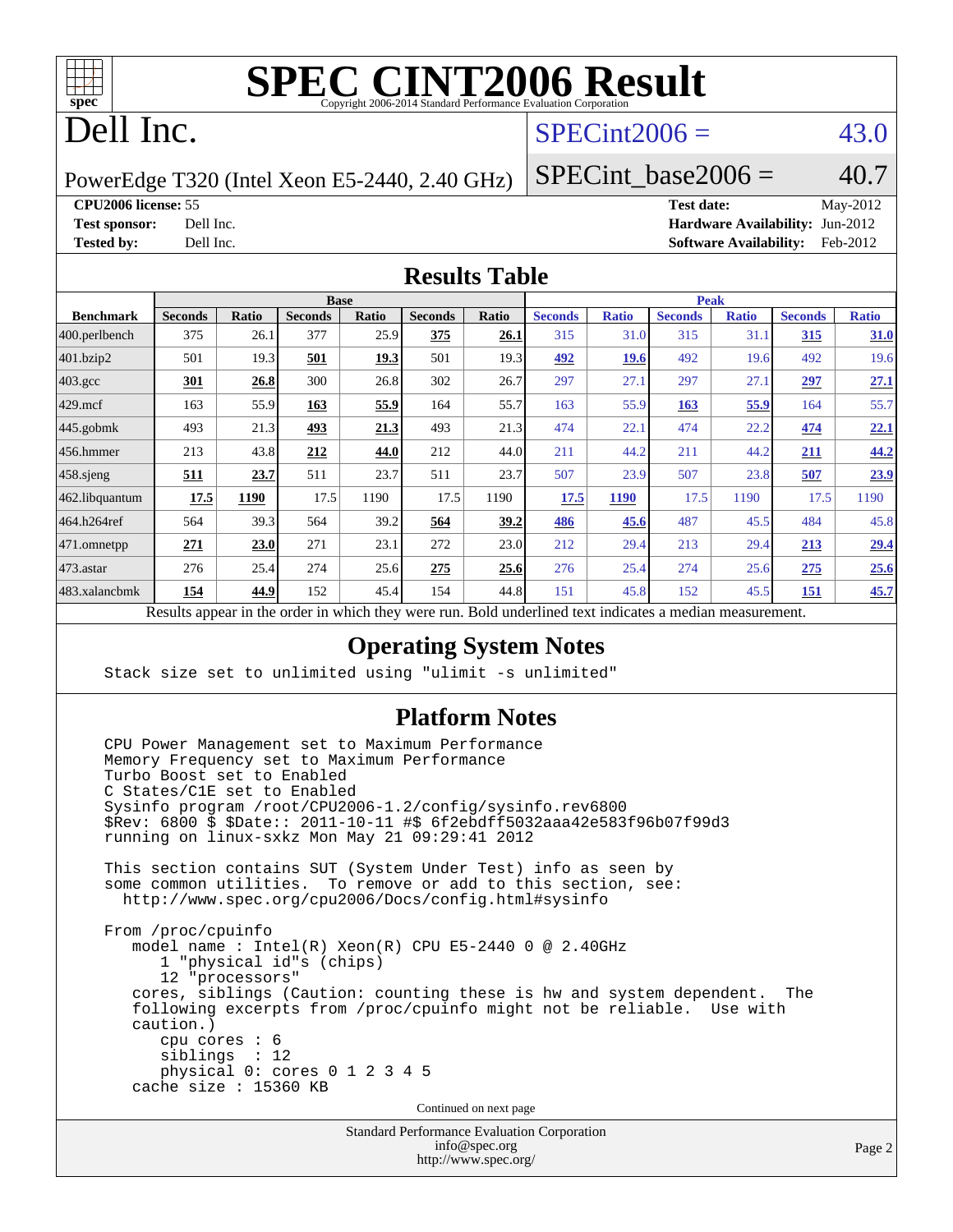### **spec [SPEC CINT2006 Result](http://www.spec.org/auto/cpu2006/Docs/result-fields.html#SPECCINT2006Result)** Copyright 2006-2014 Standard Performance Evaluation C

# Dell Inc.

 $SPECint2006 = 43.0$  $SPECint2006 = 43.0$ 

SPECint base2006 =  $40.7$ 

PowerEdge T320 (Intel Xeon E5-2440, 2.40 GHz)

**[CPU2006 license:](http://www.spec.org/auto/cpu2006/Docs/result-fields.html#CPU2006license)** 55 **[Test date:](http://www.spec.org/auto/cpu2006/Docs/result-fields.html#Testdate)** May-2012 **[Test sponsor:](http://www.spec.org/auto/cpu2006/Docs/result-fields.html#Testsponsor)** Dell Inc. **[Hardware Availability:](http://www.spec.org/auto/cpu2006/Docs/result-fields.html#HardwareAvailability)** Jun-2012 **[Tested by:](http://www.spec.org/auto/cpu2006/Docs/result-fields.html#Testedby)** Dell Inc. **[Software Availability:](http://www.spec.org/auto/cpu2006/Docs/result-fields.html#SoftwareAvailability)** Feb-2012

### **[Platform Notes \(Continued\)](http://www.spec.org/auto/cpu2006/Docs/result-fields.html#PlatformNotes)**

 From /proc/meminfo MemTotal: 49348896 kB HugePages\_Total: 0<br>Hugepagesize: 2048 kB Hugepagesize: /usr/bin/lsb\_release -d SUSE Linux Enterprise Server 11 (x86\_64) From /etc/\*release\* /etc/\*version\* SuSE-release: SUSE Linux Enterprise Server 11 (x86\_64) VERSION = 11 PATCHLEVEL = 2 uname -a: Linux linux-sxkz 3.0.13-0.27-default #1 SMP Wed Feb 15 13:33:49 UTC 2012 (d73692b) x86\_64 x86\_64 x86\_64 GNU/Linux run-level 3 May 21 09:06 last=S SPEC is set to: /root/CPU2006-1.2<br>Filesystem Type Size Use Type Size Used Avail Use% Mounted on<br>ext3 271G 40G 218G 16% / /dev/sda2 ext3 271G 40G 218G 16% / Additional information from dmidecode:

(End of data from sysinfo program)

### **[General Notes](http://www.spec.org/auto/cpu2006/Docs/result-fields.html#GeneralNotes)**

Environment variables set by runspec before the start of the run: KMP\_AFFINITY = "granularity=fine,scatter" LD\_LIBRARY\_PATH = "/root/CPU2006-1.2/libs/32:/root/CPU2006-1.2/libs/64" OMP\_NUM\_THREADS = "6" Binaries compiled on a system with 1x Core i7-860 CPU + 8GB memory using RHEL5.5 Transparent Huge Pages enabled with: echo always > /sys/kernel/mm/transparent\_hugepage/enabled Filesystem page cache cleared with: echo 1> /proc/sys/vm/drop\_caches The Dell PowerEdge T320 and the Bull NovaScale T820 F3 models are electronically equivalent. The results have been measured on a Dell PowerEdge T320 model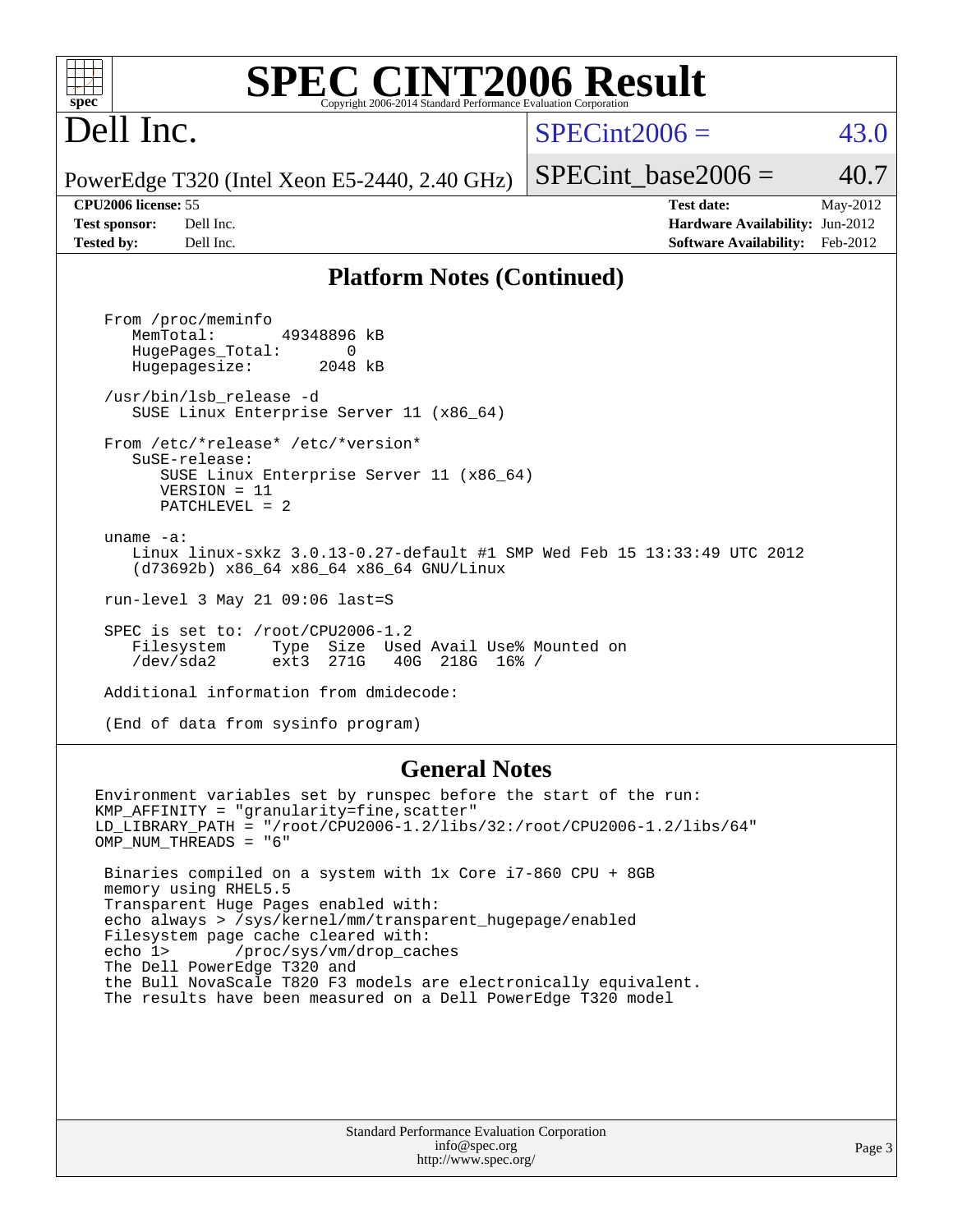

# Dell Inc.

## $SPECint2006 = 43.0$  $SPECint2006 = 43.0$

PowerEdge T320 (Intel Xeon E5-2440, 2.40 GHz)

| <b>Test sponsor:</b> | Dell Inc. |
|----------------------|-----------|
| <b>Tested by:</b>    | Dell Inc. |

SPECint base2006 =  $40.7$ 

**[CPU2006 license:](http://www.spec.org/auto/cpu2006/Docs/result-fields.html#CPU2006license)** 55 **[Test date:](http://www.spec.org/auto/cpu2006/Docs/result-fields.html#Testdate)** May-2012 **[Hardware Availability:](http://www.spec.org/auto/cpu2006/Docs/result-fields.html#HardwareAvailability)** Jun-2012 **[Software Availability:](http://www.spec.org/auto/cpu2006/Docs/result-fields.html#SoftwareAvailability)** Feb-2012

# **[Base Compiler Invocation](http://www.spec.org/auto/cpu2006/Docs/result-fields.html#BaseCompilerInvocation)**

[C benchmarks](http://www.spec.org/auto/cpu2006/Docs/result-fields.html#Cbenchmarks):  $\text{icc}$   $-\text{m64}$ 

[C++ benchmarks:](http://www.spec.org/auto/cpu2006/Docs/result-fields.html#CXXbenchmarks) [icpc -m64](http://www.spec.org/cpu2006/results/res2012q3/cpu2006-20120703-23498.flags.html#user_CXXbase_intel_icpc_64bit_fc66a5337ce925472a5c54ad6a0de310)

## **[Base Portability Flags](http://www.spec.org/auto/cpu2006/Docs/result-fields.html#BasePortabilityFlags)**

 400.perlbench: [-DSPEC\\_CPU\\_LP64](http://www.spec.org/cpu2006/results/res2012q3/cpu2006-20120703-23498.flags.html#b400.perlbench_basePORTABILITY_DSPEC_CPU_LP64) [-DSPEC\\_CPU\\_LINUX\\_X64](http://www.spec.org/cpu2006/results/res2012q3/cpu2006-20120703-23498.flags.html#b400.perlbench_baseCPORTABILITY_DSPEC_CPU_LINUX_X64) 401.bzip2: [-DSPEC\\_CPU\\_LP64](http://www.spec.org/cpu2006/results/res2012q3/cpu2006-20120703-23498.flags.html#suite_basePORTABILITY401_bzip2_DSPEC_CPU_LP64) 403.gcc: [-DSPEC\\_CPU\\_LP64](http://www.spec.org/cpu2006/results/res2012q3/cpu2006-20120703-23498.flags.html#suite_basePORTABILITY403_gcc_DSPEC_CPU_LP64) 429.mcf: [-DSPEC\\_CPU\\_LP64](http://www.spec.org/cpu2006/results/res2012q3/cpu2006-20120703-23498.flags.html#suite_basePORTABILITY429_mcf_DSPEC_CPU_LP64) 445.gobmk: [-DSPEC\\_CPU\\_LP64](http://www.spec.org/cpu2006/results/res2012q3/cpu2006-20120703-23498.flags.html#suite_basePORTABILITY445_gobmk_DSPEC_CPU_LP64) 456.hmmer: [-DSPEC\\_CPU\\_LP64](http://www.spec.org/cpu2006/results/res2012q3/cpu2006-20120703-23498.flags.html#suite_basePORTABILITY456_hmmer_DSPEC_CPU_LP64) 458.sjeng: [-DSPEC\\_CPU\\_LP64](http://www.spec.org/cpu2006/results/res2012q3/cpu2006-20120703-23498.flags.html#suite_basePORTABILITY458_sjeng_DSPEC_CPU_LP64) 462.libquantum: [-DSPEC\\_CPU\\_LP64](http://www.spec.org/cpu2006/results/res2012q3/cpu2006-20120703-23498.flags.html#suite_basePORTABILITY462_libquantum_DSPEC_CPU_LP64) [-DSPEC\\_CPU\\_LINUX](http://www.spec.org/cpu2006/results/res2012q3/cpu2006-20120703-23498.flags.html#b462.libquantum_baseCPORTABILITY_DSPEC_CPU_LINUX) 464.h264ref: [-DSPEC\\_CPU\\_LP64](http://www.spec.org/cpu2006/results/res2012q3/cpu2006-20120703-23498.flags.html#suite_basePORTABILITY464_h264ref_DSPEC_CPU_LP64) 471.omnetpp: [-DSPEC\\_CPU\\_LP64](http://www.spec.org/cpu2006/results/res2012q3/cpu2006-20120703-23498.flags.html#suite_basePORTABILITY471_omnetpp_DSPEC_CPU_LP64) 473.astar: [-DSPEC\\_CPU\\_LP64](http://www.spec.org/cpu2006/results/res2012q3/cpu2006-20120703-23498.flags.html#suite_basePORTABILITY473_astar_DSPEC_CPU_LP64) 483.xalancbmk: [-DSPEC\\_CPU\\_LP64](http://www.spec.org/cpu2006/results/res2012q3/cpu2006-20120703-23498.flags.html#suite_basePORTABILITY483_xalancbmk_DSPEC_CPU_LP64) [-DSPEC\\_CPU\\_LINUX](http://www.spec.org/cpu2006/results/res2012q3/cpu2006-20120703-23498.flags.html#b483.xalancbmk_baseCXXPORTABILITY_DSPEC_CPU_LINUX)

# **[Base Optimization Flags](http://www.spec.org/auto/cpu2006/Docs/result-fields.html#BaseOptimizationFlags)**

[C benchmarks](http://www.spec.org/auto/cpu2006/Docs/result-fields.html#Cbenchmarks):

[-xAVX](http://www.spec.org/cpu2006/results/res2012q3/cpu2006-20120703-23498.flags.html#user_CCbase_f-xAVX) [-ipo](http://www.spec.org/cpu2006/results/res2012q3/cpu2006-20120703-23498.flags.html#user_CCbase_f-ipo) [-O3](http://www.spec.org/cpu2006/results/res2012q3/cpu2006-20120703-23498.flags.html#user_CCbase_f-O3) [-no-prec-div](http://www.spec.org/cpu2006/results/res2012q3/cpu2006-20120703-23498.flags.html#user_CCbase_f-no-prec-div) [-parallel](http://www.spec.org/cpu2006/results/res2012q3/cpu2006-20120703-23498.flags.html#user_CCbase_f-parallel) [-opt-prefetch](http://www.spec.org/cpu2006/results/res2012q3/cpu2006-20120703-23498.flags.html#user_CCbase_f-opt-prefetch) [-auto-p32](http://www.spec.org/cpu2006/results/res2012q3/cpu2006-20120703-23498.flags.html#user_CCbase_f-auto-p32)

[C++ benchmarks:](http://www.spec.org/auto/cpu2006/Docs/result-fields.html#CXXbenchmarks)

[-xAVX](http://www.spec.org/cpu2006/results/res2012q3/cpu2006-20120703-23498.flags.html#user_CXXbase_f-xAVX) [-ipo](http://www.spec.org/cpu2006/results/res2012q3/cpu2006-20120703-23498.flags.html#user_CXXbase_f-ipo) [-O3](http://www.spec.org/cpu2006/results/res2012q3/cpu2006-20120703-23498.flags.html#user_CXXbase_f-O3) [-no-prec-div](http://www.spec.org/cpu2006/results/res2012q3/cpu2006-20120703-23498.flags.html#user_CXXbase_f-no-prec-div) [-opt-prefetch](http://www.spec.org/cpu2006/results/res2012q3/cpu2006-20120703-23498.flags.html#user_CXXbase_f-opt-prefetch) [-auto-p32](http://www.spec.org/cpu2006/results/res2012q3/cpu2006-20120703-23498.flags.html#user_CXXbase_f-auto-p32) [-Wl,-z,muldefs](http://www.spec.org/cpu2006/results/res2012q3/cpu2006-20120703-23498.flags.html#user_CXXbase_link_force_multiple1_74079c344b956b9658436fd1b6dd3a8a) [-L/smartheap -lsmartheap64](http://www.spec.org/cpu2006/results/res2012q3/cpu2006-20120703-23498.flags.html#user_CXXbase_SmartHeap64_5e654037dadeae1fe403ab4b4466e60b)

## **[Base Other Flags](http://www.spec.org/auto/cpu2006/Docs/result-fields.html#BaseOtherFlags)**

[C benchmarks](http://www.spec.org/auto/cpu2006/Docs/result-fields.html#Cbenchmarks):

403.gcc: [-Dalloca=\\_alloca](http://www.spec.org/cpu2006/results/res2012q3/cpu2006-20120703-23498.flags.html#b403.gcc_baseEXTRA_CFLAGS_Dalloca_be3056838c12de2578596ca5467af7f3)

# **[Peak Compiler Invocation](http://www.spec.org/auto/cpu2006/Docs/result-fields.html#PeakCompilerInvocation)**

[C benchmarks \(except as noted below\)](http://www.spec.org/auto/cpu2006/Docs/result-fields.html#Cbenchmarksexceptasnotedbelow):  $\text{icc}$  -m64

Continued on next page

Standard Performance Evaluation Corporation [info@spec.org](mailto:info@spec.org) <http://www.spec.org/>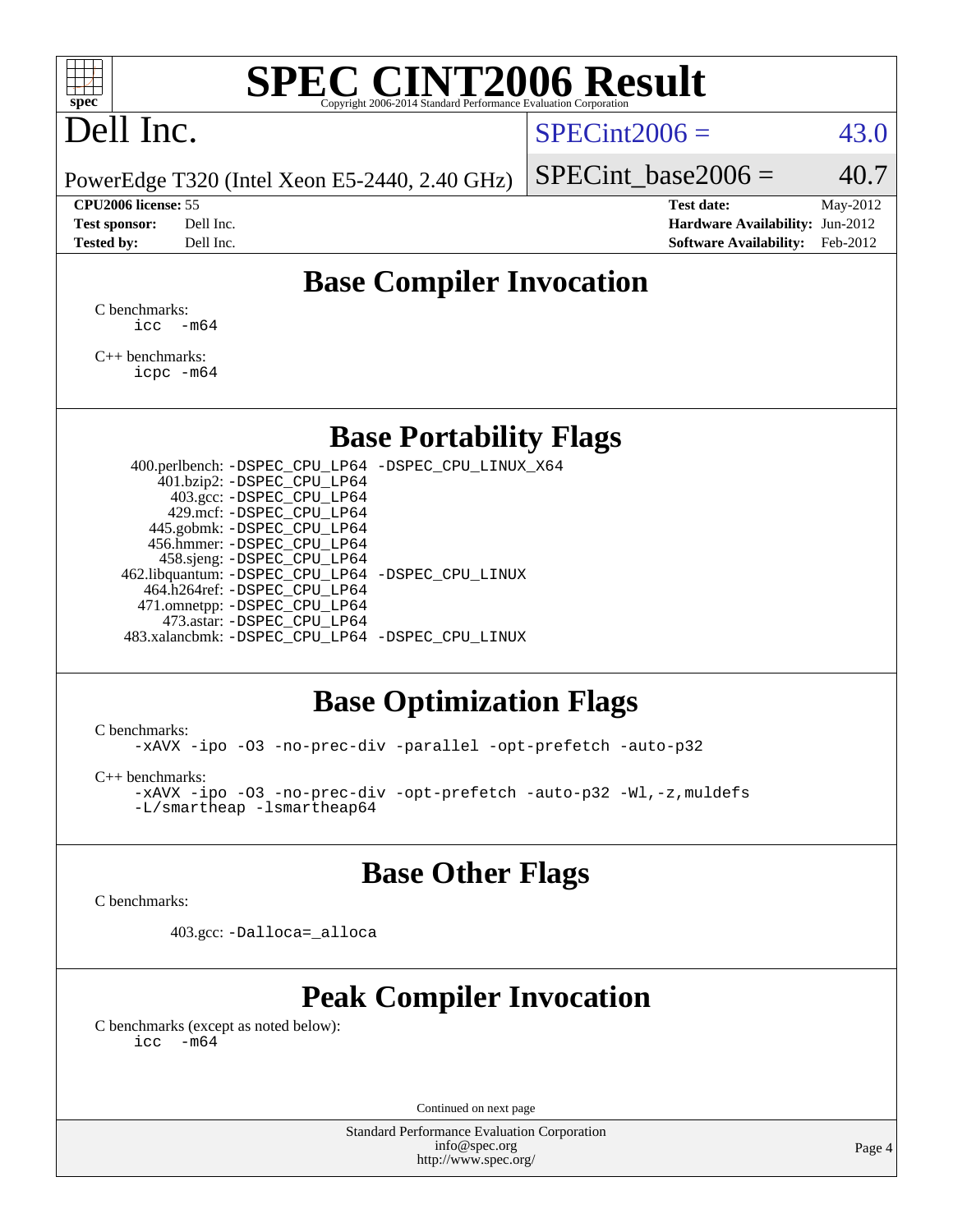

Dell Inc.

 $SPECint2006 = 43.0$  $SPECint2006 = 43.0$ 

PowerEdge T320 (Intel Xeon E5-2440, 2.40 GHz)

SPECint base2006 =  $40.7$ 

**[CPU2006 license:](http://www.spec.org/auto/cpu2006/Docs/result-fields.html#CPU2006license)** 55 **[Test date:](http://www.spec.org/auto/cpu2006/Docs/result-fields.html#Testdate)** May-2012 **[Test sponsor:](http://www.spec.org/auto/cpu2006/Docs/result-fields.html#Testsponsor)** Dell Inc. **[Hardware Availability:](http://www.spec.org/auto/cpu2006/Docs/result-fields.html#HardwareAvailability)** Jun-2012 **[Tested by:](http://www.spec.org/auto/cpu2006/Docs/result-fields.html#Testedby)** Dell Inc. **[Software Availability:](http://www.spec.org/auto/cpu2006/Docs/result-fields.html#SoftwareAvailability)** Feb-2012

# **[Peak Compiler Invocation \(Continued\)](http://www.spec.org/auto/cpu2006/Docs/result-fields.html#PeakCompilerInvocation)**

400.perlbench: [icc -m32](http://www.spec.org/cpu2006/results/res2012q3/cpu2006-20120703-23498.flags.html#user_peakCCLD400_perlbench_intel_icc_a6a621f8d50482236b970c6ac5f55f93)

445.gobmk: [icc -m32](http://www.spec.org/cpu2006/results/res2012q3/cpu2006-20120703-23498.flags.html#user_peakCCLD445_gobmk_intel_icc_a6a621f8d50482236b970c6ac5f55f93)

464.h264ref: [icc -m32](http://www.spec.org/cpu2006/results/res2012q3/cpu2006-20120703-23498.flags.html#user_peakCCLD464_h264ref_intel_icc_a6a621f8d50482236b970c6ac5f55f93)

[C++ benchmarks \(except as noted below\):](http://www.spec.org/auto/cpu2006/Docs/result-fields.html#CXXbenchmarksexceptasnotedbelow) [icpc -m32](http://www.spec.org/cpu2006/results/res2012q3/cpu2006-20120703-23498.flags.html#user_CXXpeak_intel_icpc_4e5a5ef1a53fd332b3c49e69c3330699)

473.astar: [icpc -m64](http://www.spec.org/cpu2006/results/res2012q3/cpu2006-20120703-23498.flags.html#user_peakCXXLD473_astar_intel_icpc_64bit_fc66a5337ce925472a5c54ad6a0de310)

## **[Peak Portability Flags](http://www.spec.org/auto/cpu2006/Docs/result-fields.html#PeakPortabilityFlags)**

```
 400.perlbench: -DSPEC_CPU_LINUX_IA32
    401.bzip2: -DSPEC_CPU_LP64
      403.gcc: -DSPEC_CPU_LP64
     429.mcf: -DSPEC_CPU_LP64
   456.hmmer: -DSPEC_CPU_LP64
    458.sjeng: -DSPEC_CPU_LP64
462.libquantum: -DSPEC_CPU_LP64 -DSPEC_CPU_LINUX
     473.astar: -DSPEC_CPU_LP64
483.xalancbmk: -DSPEC_CPU_LINUX
```
# **[Peak Optimization Flags](http://www.spec.org/auto/cpu2006/Docs/result-fields.html#PeakOptimizationFlags)**

[C benchmarks](http://www.spec.org/auto/cpu2006/Docs/result-fields.html#Cbenchmarks):

```
 400.perlbench: -xAVX(pass 2) -prof-gen(pass 1) -ipo(pass 2) -O3(pass 2)
           -no-prec-div(pass 2) -prof-use(pass 2) -opt-prefetch
          -ansi-alias
   401.bzip2: -xAVX(pass 2) -prof-gen(pass 1) -ipo(pass 2) -O3(pass 2)
           -no-prec-div -prof-use(pass 2) -auto-ilp32 -opt-prefetch
           -ansi-alias
    403.gcc: -xAVX -ipo -O3 -no-prec-div -inline-calloc
           -opt-malloc-options=3 -auto-ilp32
   429.mcf: basepeak = yes
  445.gobmk: -xAVX(pass 2) -prof-gen(pass 1) -prof-use(pass 2)
           -ansi-alias
  456.hmmer: -xAVX -ipo -O3 -no-prec-div -unroll2 -auto-ilp32
           -ansi-alias
```
Continued on next page

```
Standard Performance Evaluation Corporation
             info@spec.org
          http://www.spec.org/
```